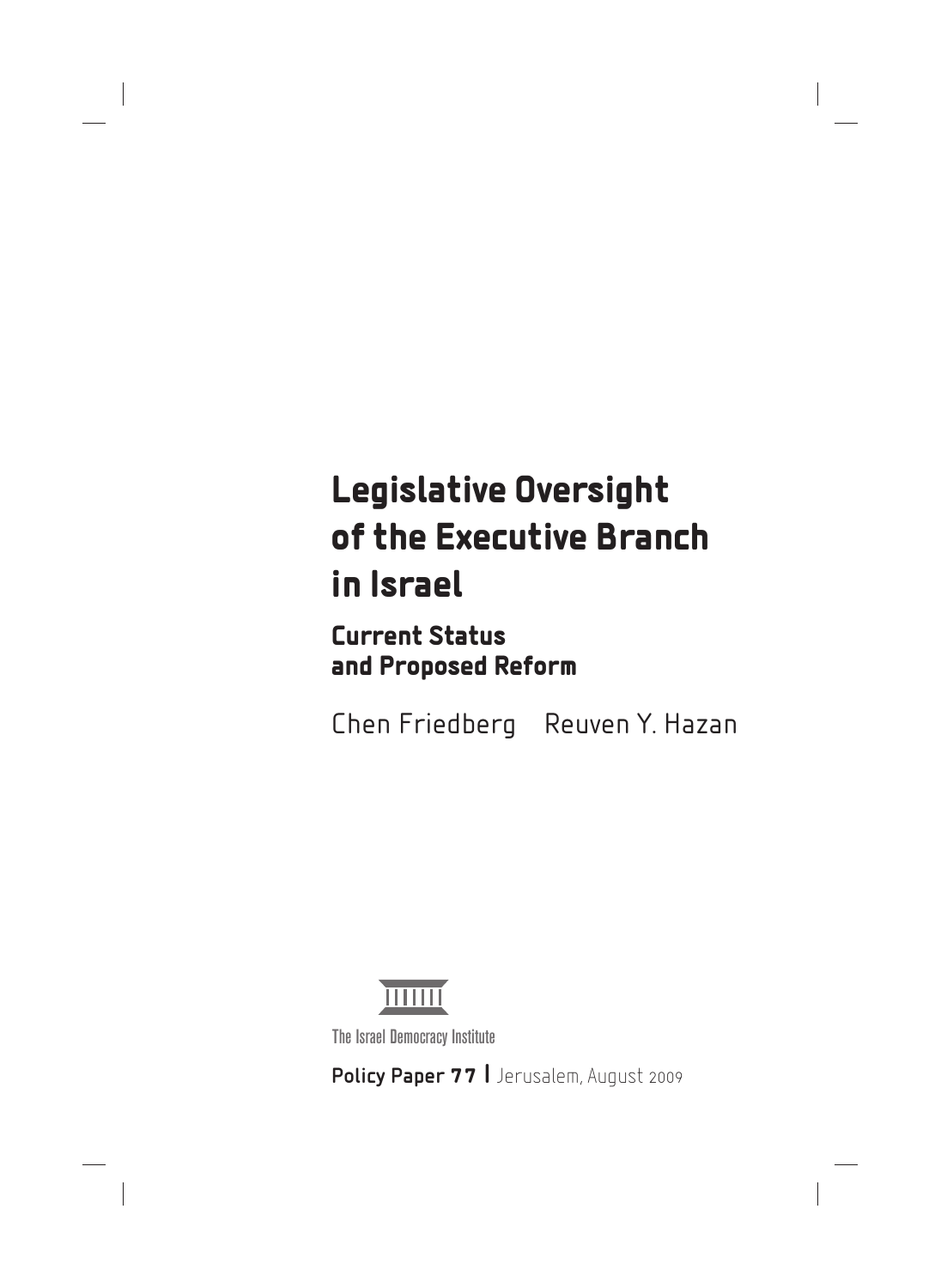Language Editor (Hebrew): Anat Bernstein Series Design: Ron Haran Cover Design: Nomi Morag Typesetting and Printing: Art Plus, Jerusalem

ISBN 978-965-519-066-3

No portion of this book may be reproduced, copied, photographed, recorded, translated, stored in a database, broadcast, or transmitted in any form or by any means, electronic, optic, mechanical, or otherwise. Commercial use in any form of the material contained in this book without the express permission in writing of the publisher is strictly forbidden.

The Israel Democracy Institute's books and policy papers may be ordered from: Tel: 1-800-20-2222, (972)-2-5300800; Fax: (972)-2-5300867 E-mail: orders@idi.org.il Website: www.idi.org.il

The Israel Democracy Institute, P.O.B. 4482, Jerusalem 91044

Copyright © 2009 by The Israel Democracy Institute (R.A.) Printed in Israel

All policy papers and one chapter of each book are now available for free download at www.idi.org.il

The statements published in the policy papers do not necessarily reflect the position of The Israel Democracy Institute.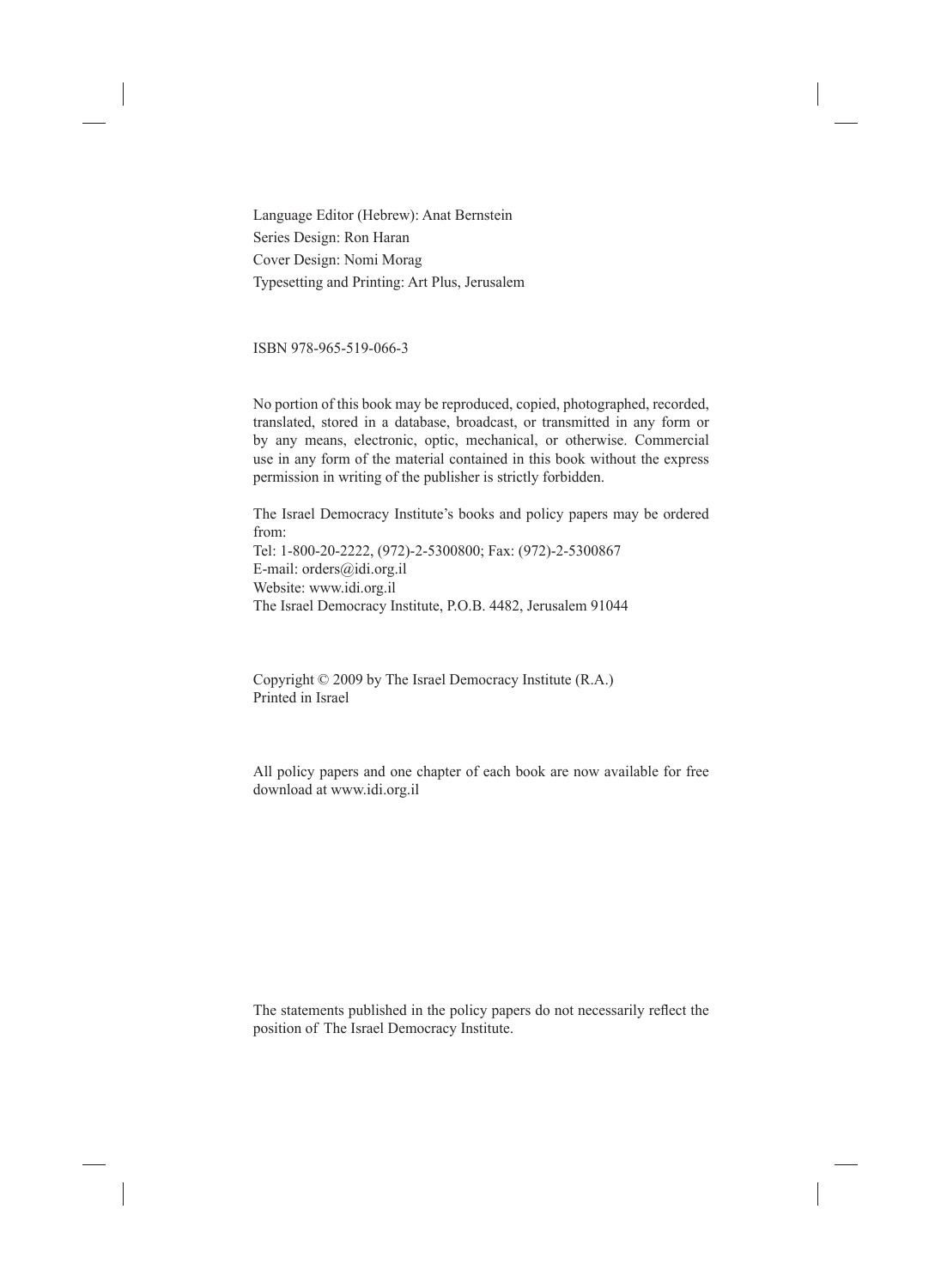#### Abstract

## **Study Overview and Recommendations**

#### **Introduction**

Among the most important tasks entrusted to the legislature in a democracy is overseeing the executive branch. The goal of this study is to present Israel's current situation in this area – its shortcomings, limitations and obstacles – and to outline a more expedient reality in the form of a structured, coherent and comprehensive reform program.

To date, no proposal has been formulated for sweeping, in-depth reform in the area of parliamentary oversight of the government in Israel. The reform proposed here, which addresses the changes that are required to improve such oversight, is unique in that it deals, first and foremost, with the need to change the structural foundation and parliamentary culture of the Israeli Knesset. Only then does it turn its attention to the more formal phase of legislative amendments and procedural reforms, which completes, but cannot substitute, the process of structural and cultural change.

## **Chapter 1: Background, Theoretical Framework, Scope and Mechanisms**

The first chapter focuses on the role of parliamentary oversight from various perspectives – the historical, theoretical, conceptual and comparative. This chapter opens with a discussion of the origin of the concept and its classical definitions as interpreted by early philosophers, such as Charles Montesquieu and John Stuart Mill. From among the abundance of modern definitions of parliamentary oversight, we have adopted the definition that classifies the concept in terms of "strong" political oversight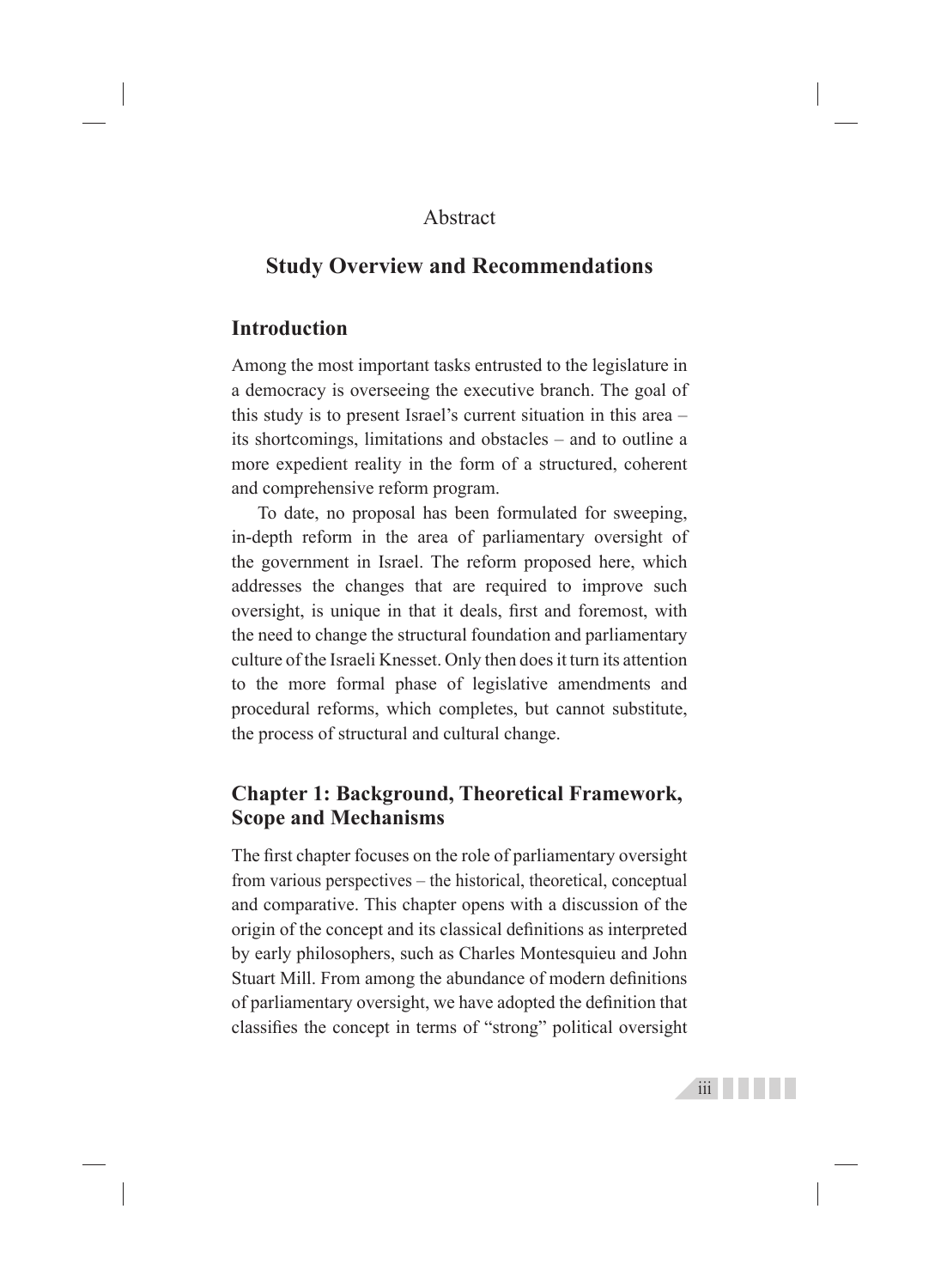(culminating in the ability to topple a government by way of a no-confidence vote) and "weak" administrative oversight. We have focused our discussion on the "weak" and academically neglected form of oversight, which encompasses all the ongoing, systematic activities of verification, investigation, inspection, criticism and condemnation, challenge, preliminary inquiry and the call for government accountability, which are all conducted through a variety of parliamentary mechanisms.

This chapter expands on certain core questions: the role of oversight in the network of interactions in a parliamentary regime (in reference to prominent studies on aspects of the relationship between the legislative and executive branches that refer to the issue of oversight by the legislature); the prevailing approach to the study of this matter in general (the attitudes toward the relationship between the branches of government); and the structural-governmental factors that affect the scope of oversight in a parliamentary regime (political parties, coalition and opposition, party discipline, the parliamentary majority upon which the government depends, etc.); the institutional mechanisms through which parliamentary oversight is conducted (various committees, the State Comptroller's Office, the state budget, parliamentary questions and motions for the agenda); and the efficacy of legislative oversight in parliamentary regimes. We examined the last question by means of a comparative survey of the major oversight mechanisms available to parliaments worldwide, which allowed us to formulate a basic generalization concerning the identification of the conditions that are required to reinforce the function of parliamentary oversight using these instruments.

Finally, the chapter challenges the impression that the ability of the legislature to oversee the executive branch is almost totally powerless in a parliamentary regime as compared with its presidential counterpart. While it has been proposed that the democratic states be situated on an imaginary continuum of

<u>ive</u> in the state is the state of the state in the state in the state in the state in the state in the state in the state in the state in the state in the state in the state in the state in the state in the state in the s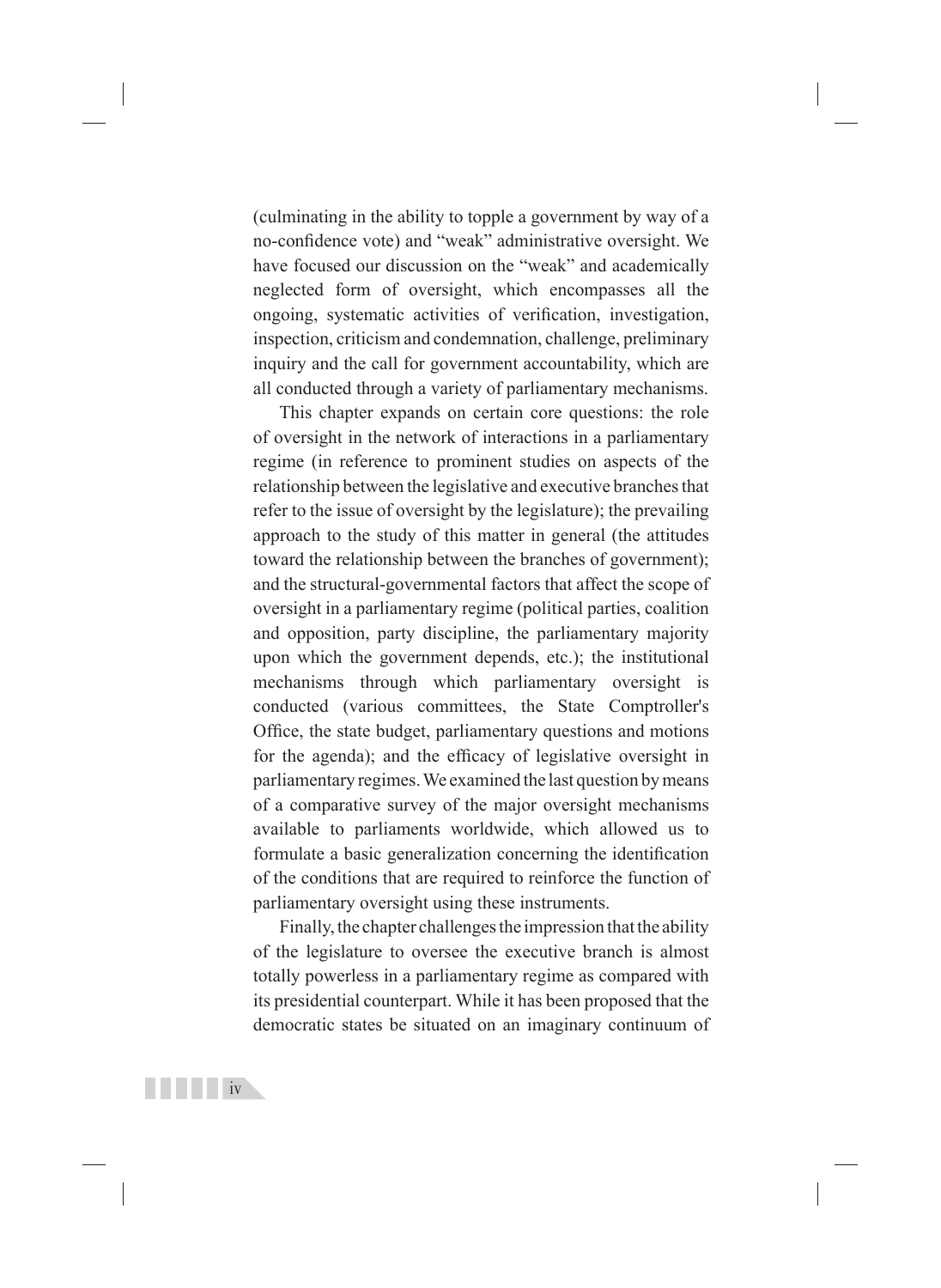oversight, with the parliamentary regime at the "weak" extreme and the presidential regime at the "strong" end, closer scrutiny reveals that parliamentary regimes are not clustered at the lowest end of the spectrum ("zero" indicates lack of oversight), but are dispersed along its length from the lowest extreme to the range of presidential regimes. This continuum, which reflects the many nuances of reality, primarily suggests that it is possible to bolster the oversight capacity of the legislature in a parliamentary regime by introducing or strengthening central oversight mechanisms, as well as by means of structural and political reforms.

## **Chapter 2: The Oversight Potential of the Knesset**

The second chapter focuses on the identification and the assessment of the oversight potential of Israel's Knesset, emphasizing the failures, limitations and obstacles that impinge on this capacity as described in the professional literature and in the present findings. This section begins with an elaboration of the fundamental theoretical question addressed by the study – the theoretical oversight potential of parliaments – and presents arguments supporting the rationale for examining, first and foremost, the Knesset's *capacity* to effectively oversee the government (the system's input) before examining the actual effectiveness of its oversight (the system's output). The structure and parameters of this theoretical framework were particularly adapted to test the oversight potential of the Knesset. This discussion emphasizes that the advantage of applying this theory to the Israeli context is that it enables the oversight process to be broken down into stages, which makes it possible to pinpoint the shortcomings and limitations of the process even before assessing the degree of efficacy of legislative oversight.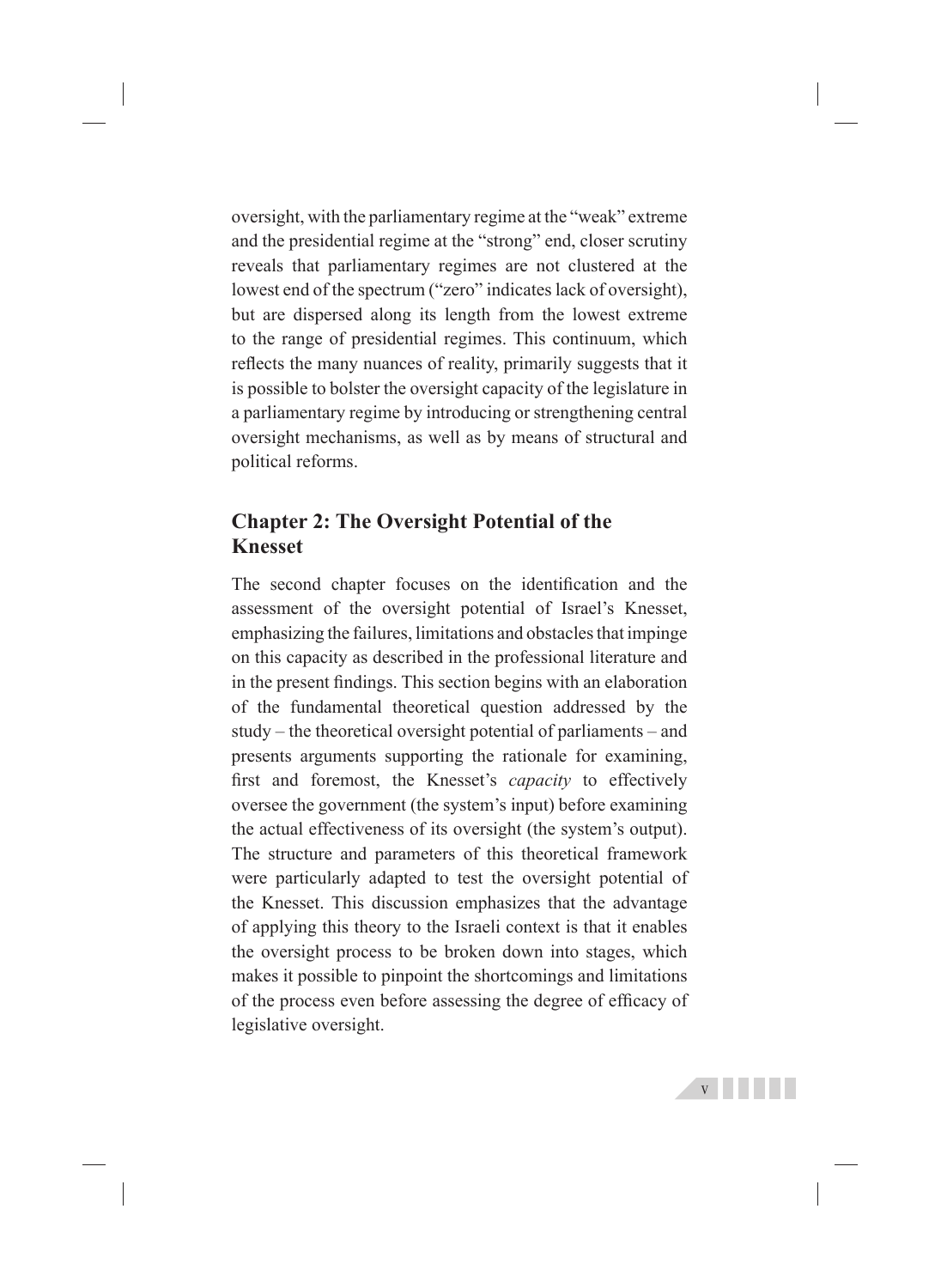In addition to the conceptual framework, the second chapter presents the study's time frame (the  $16<sup>th</sup>$  Knesset, 2003-2006); the population of the study (four of the Knesset's permanent committees: the Education, Culture and Sports Committee; the Internal Affairs and Environment Committee; the Labor, Welfare and Health Committee; and the State Control Committee, as well as 100 randomly selected parliamentary questions that were directed to the Ministers of Education, Interior, Environment and Health); the research methodology (analysis of the protocols of the selected committees in three principal areas subject to Knesset oversight – education, internal affairs and health – and an analysis of the content of the randomly selected parliamentary questions); and the methods of examining the variables (the construction of a continuum of oversight potential on which all the oversight mechanisms under study are placed according to the level of their oversight potential).

This chapter presents the findings regarding the oversight potential of the Education, Culture and Sports Committee, the Labor, Welfare and Health Committee, the Finance Committee, the Internal Affairs and Environment Committee, and the State Control Committee, as well as the parliamentary questions from the 16<sup>th</sup> Knesset that were examined. To complete the picture, we present the findings that emerge from the professional literature with respect to fundamental institutional and regulatory flaws that are built into the Israeli parliamentary system, and whose very existence hampers the ability of the Knesset committees to oversee the government from the start. The empirical data as a whole indicate that the oversight potential of the committees and the parliamentary questions in most of the 14 indices examined ranks as low to mediocre at best, and in only a few instances is it found to be high.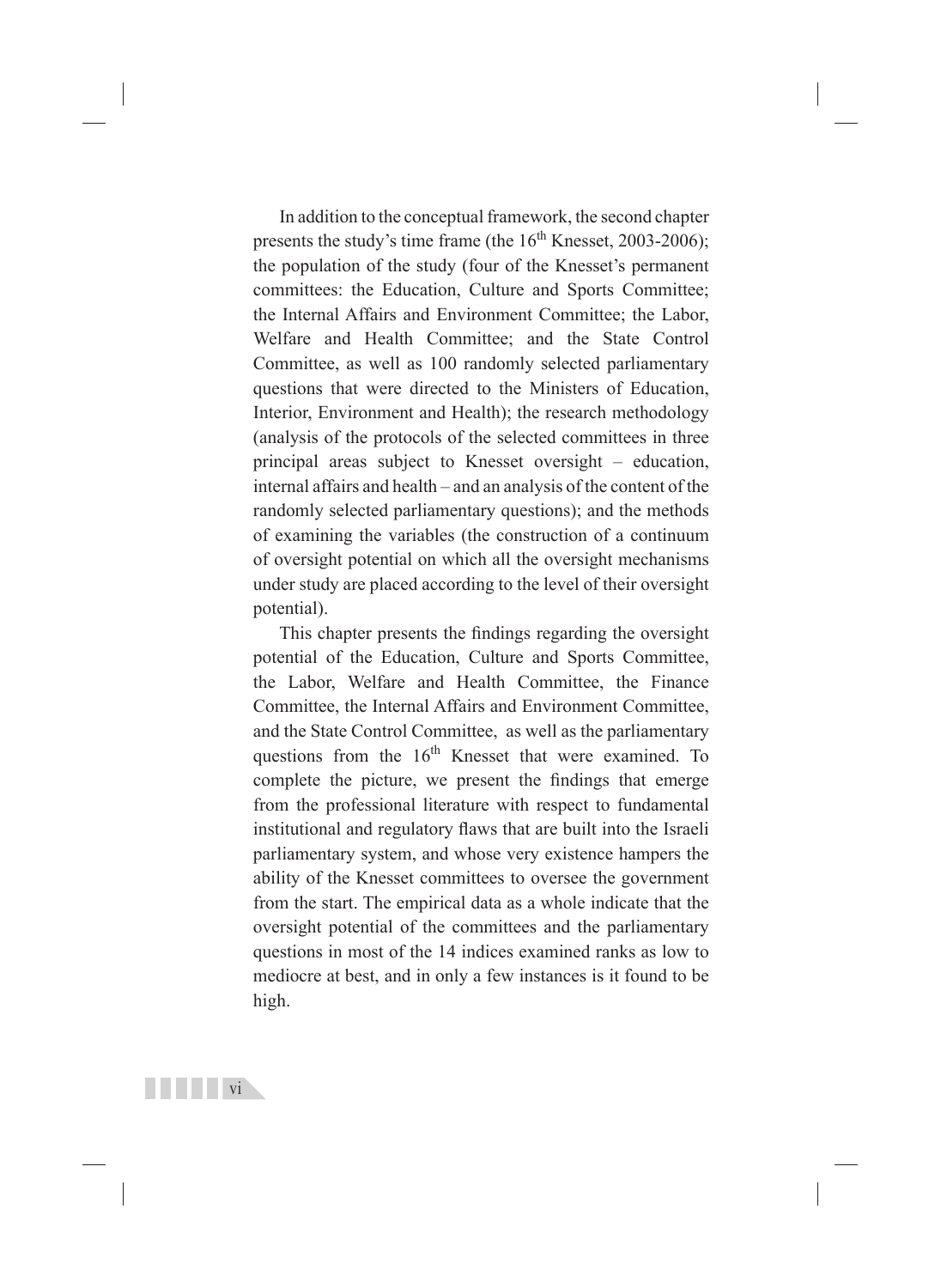The conclusion from the findings is that there is a need to strengthen the oversight potential of the mechanisms that are available to the Knesset for the simple reason that, without such measures, the chances that these instruments will be able to function effectively are minimal from the outset.

## **Chapter 3: Performance of the Knesset Compared with Its Oversight Potential**

The third chapter assesses the actual *performance* of the Knesset and its committees, particularly in overseeing the government in light of its oversight potential as described in the preceding chapter. We present the findings regarding the performance of five committees in overseeing the executive branch of the 16<sup>th</sup> Knesset – the Education, Culture and Sports Committee, the Internal Affairs and Environment Committee, the Labor, Welfare and Health Committee, the State Control Committee and the Finance Committee. The empirical data indicate that, of the 12 indices examined, the committees' performance in the majority of the areas measured is poor to mediocre at best, and is ranked as good in only a few cases.

The obvious conclusion arising from the findings is that the Knesset's "nerve center," that is, its network of permanent committees, is impaired to a certain extent. This is a result of both the low to mediocre potential of the oversight instruments at its disposal and the actual performance of the Knesset committees in overseeing the executive branch, which was unsatisfactory in most of the instances studied.

Therefore, it is our opinion that, more than ever, the Israeli parliament is in need of a fundamental, systematic, comprehensive program of reform in the area of government oversight that will treat the roots of the historical, cultural, institutional and procedural flaws that have characterized it almost since its inception.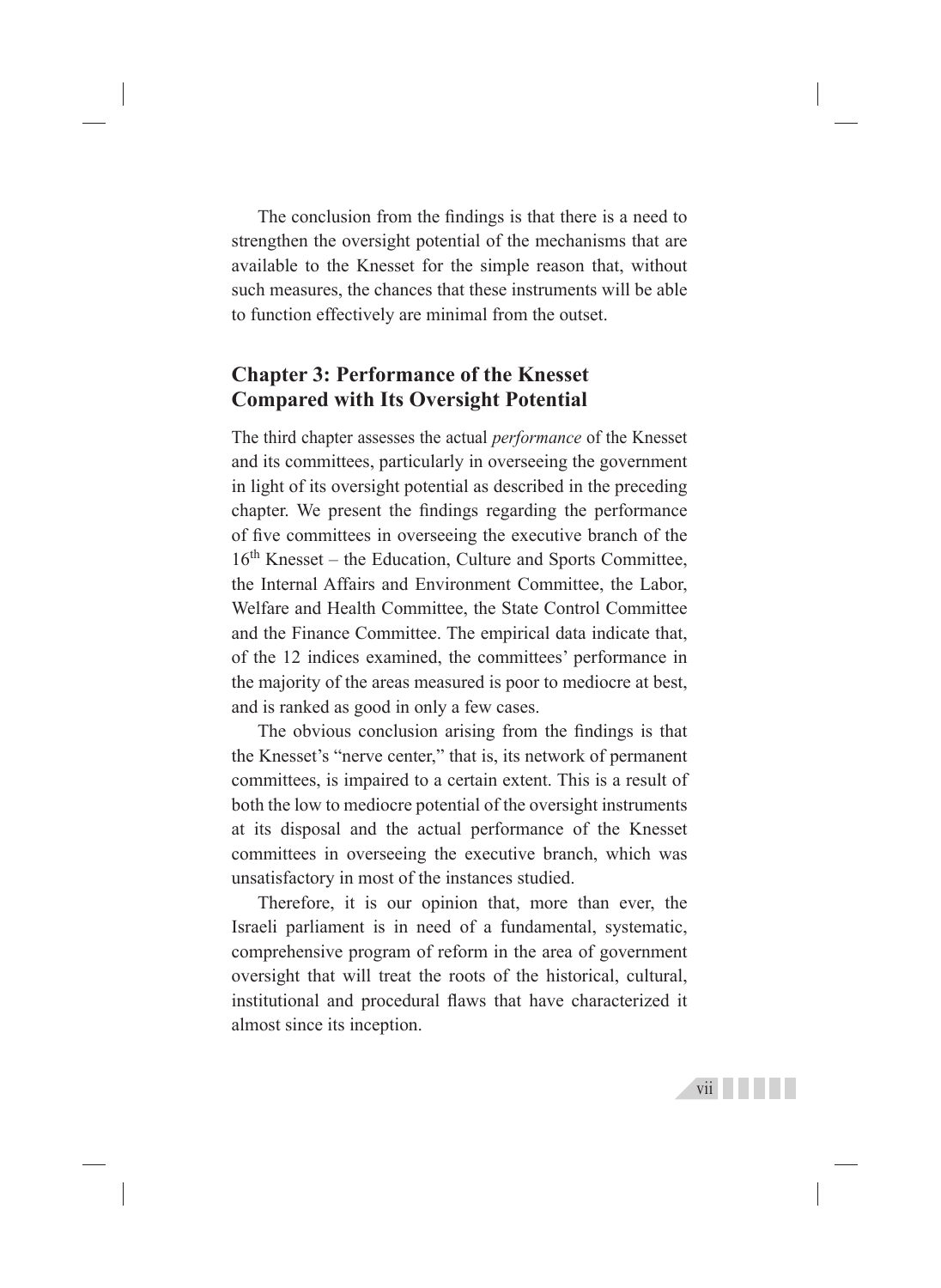## **Chapter 4: Proposed Reform in Government Oversight by the Knesset**

The study findings indicate the urgent need for reform in the Knesset's oversight of the government, which is discussed at length in the fourth and final chapter. This conclusion, which is not new, has been stated in other studies that have dealt with many aspects of the Knesset's activities. However, none of these studies has focused on the reforms that are needed in the area of parliamentary oversight, which are generally only mentioned as a by-product of the central subject matter of the study. The issue of parliamentary oversight has also been addressed in internal initiatives by the Knesset itself. The prime example of this is the reform promulgated by the Speaker of the  $17<sup>th</sup>$  Knesset, which deals in large part with legislative amendments and procedural reforms.

Hence, it is clear that no comprehensive, in-depth proposal for reform has yet to be drafted with respect to government oversight by the Knesset that would address not only the formal aspect, as reflected in changes in legislation and procedure, but also, and primarily, the roots of the historical, institutional and cultural problems that have characterized the Israeli parliament practically since its founding. For this reason, we decided to formulate, for the first time, a blueprint of the requisite reforms in this area, and to propose a systematic set of recommendations to improve parliamentary oversight in Israel. The proposed reform is based on both the empirical findings of the study and on important pertinent recommendations, which have already been proffered in the past in various frameworks and have been refined. Our primary goal is not to undermine or hamper government activity, but to significantly improve and streamline parliamentary oversight in order to strengthen the Knesset, and to indirectly make the operation of the government more efficient and more productive.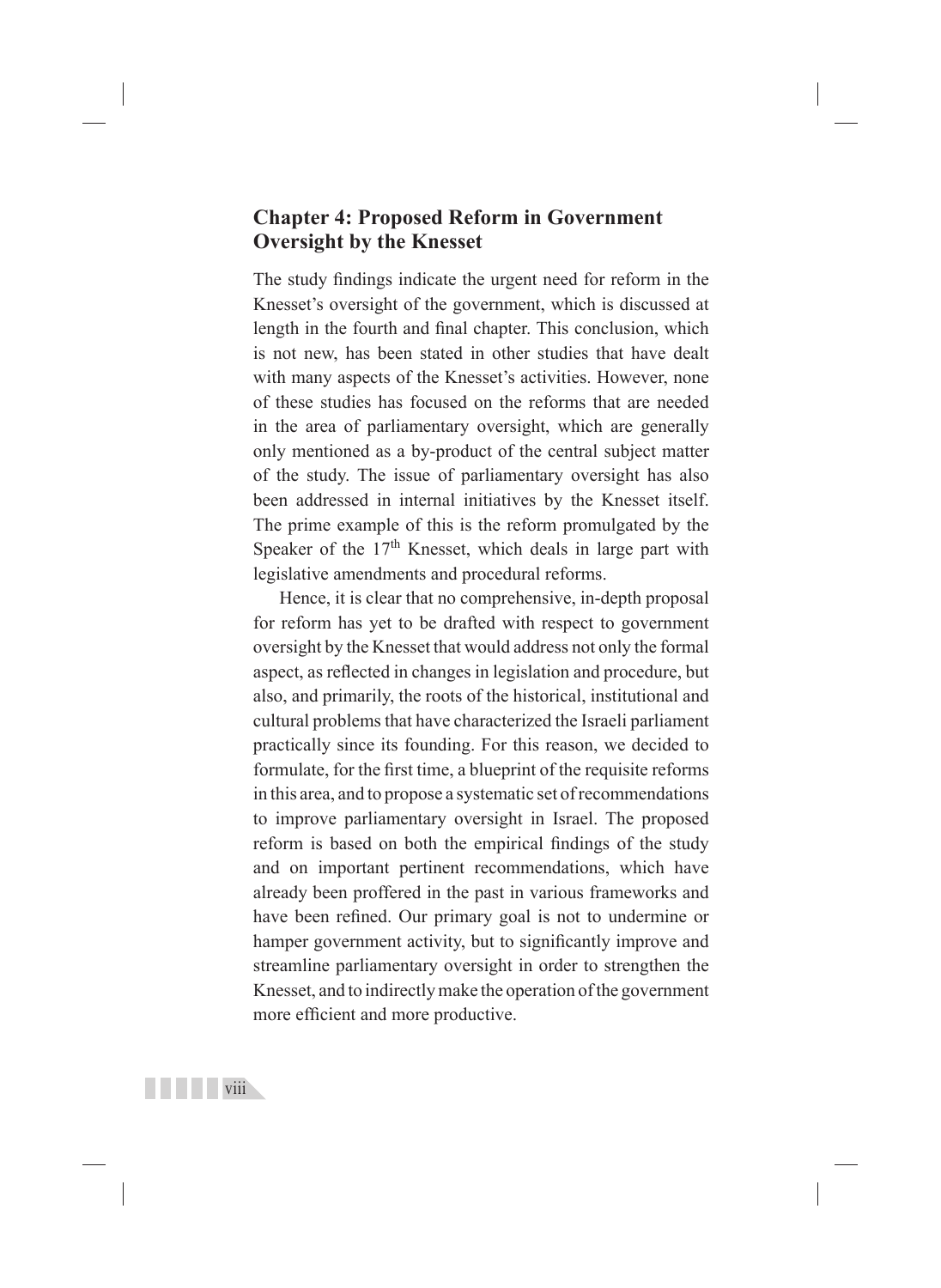The proposed reform consists of three levels: the first is the most basic and the most important phase, which involves a change in the perception of oversight in the Knesset; the second level complements the first to a large extent and treats the structural-systemic-organizational changes that will improve the potential of the Knesset to oversee the government and the effectiveness of the oversight mechanisms; and the third level addresses the more formal aspect of oversight and focuses on legislative, regulatory and procedural changes. The goal of the third level is to reinforce and supplement the changes proposed in the first two levels.

The following list of recommendations is divided according to the three levels:

#### **First Level: Recommendations Pertaining to a Change in the Perception of Government Oversight by the Knesset**

- 1. Severely curtail the use of private members' bills.
- 2. Limit the number of votes in the Knesset plenum.

#### **Second Level: Structural-Systemic-Organizational Recommendations**

- 1. Increase the number of Knesset members from the current 120 to 180.
- 2. Institute the Alternate Member Law (the "Norwegian Law") whereby Knesset members who become ministers must quit the Knesset and be replaced by the next name on their party's list.
- 3. Change the structure of the committees to increase the correspondence between their spheres of activity and the relevant government ministries, and empower them to conduct hearings: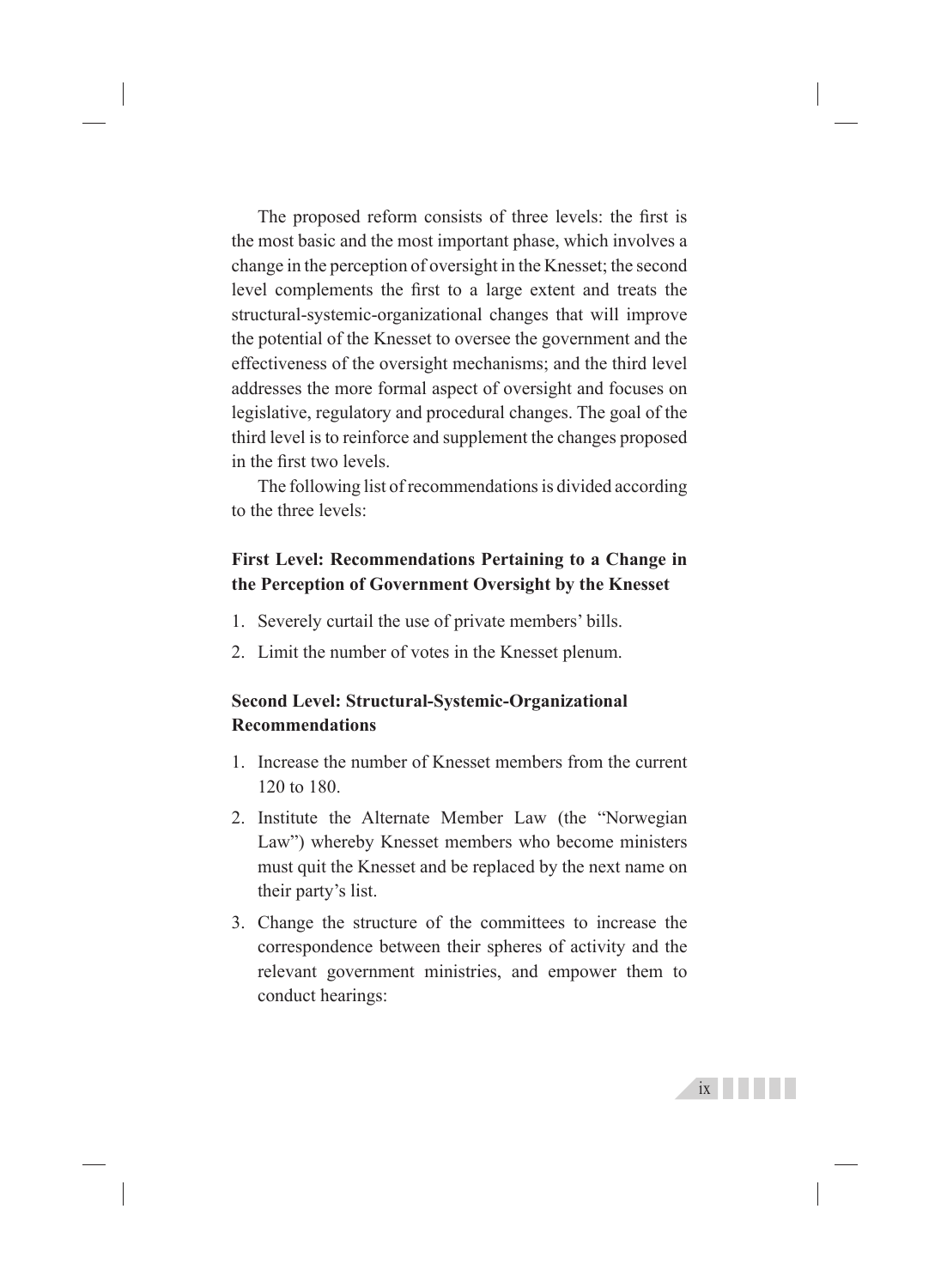- (a) Legislate a fixed number of government ministries in an ironclad manner, such that it is not subject to change (especially not for coalition purposes), and restructure the list of permanent committees to correspond with the number of ministries.
- (b) Divide each permanent committee into standing subcommittees that parallel the major departments of the government ministry, which is answerable to that committee, and conduct most debates within the subcommittees while reducing the number of sessions of the committee plenum.
- (c) Establish two permanent subcommittees in addition to those that parallel the ministry departments: one to manage the budgetary affairs of the ministry and to monitor the budget's implementation; and the other to handle the State Comptroller Reports relevant to the particular ministry.
- (d) Reduce the number of members of each committee to a maximum of ten (not including the committee chair).
- (e) Grant the committees the authority to obligate public servants and civilians to appear before them (within the framework of a hearing), and to present all relevant information and documents to the committee members.
- 4. Extend the work days and hours of the committees:
	- (a) Increase the work hours of the committees (at the expense of plenum hours).
	- (b) Reduce the work hours of the plenum (at least on certain weekdays), and transfer those hours to the committees.
	- (c) Add another official work day to the committees.
- 5. Prohibit a situation in which the chair of the committee, who is responsible for a particular ministry, and the minister heading that ministry are members of the same political party.

 $X$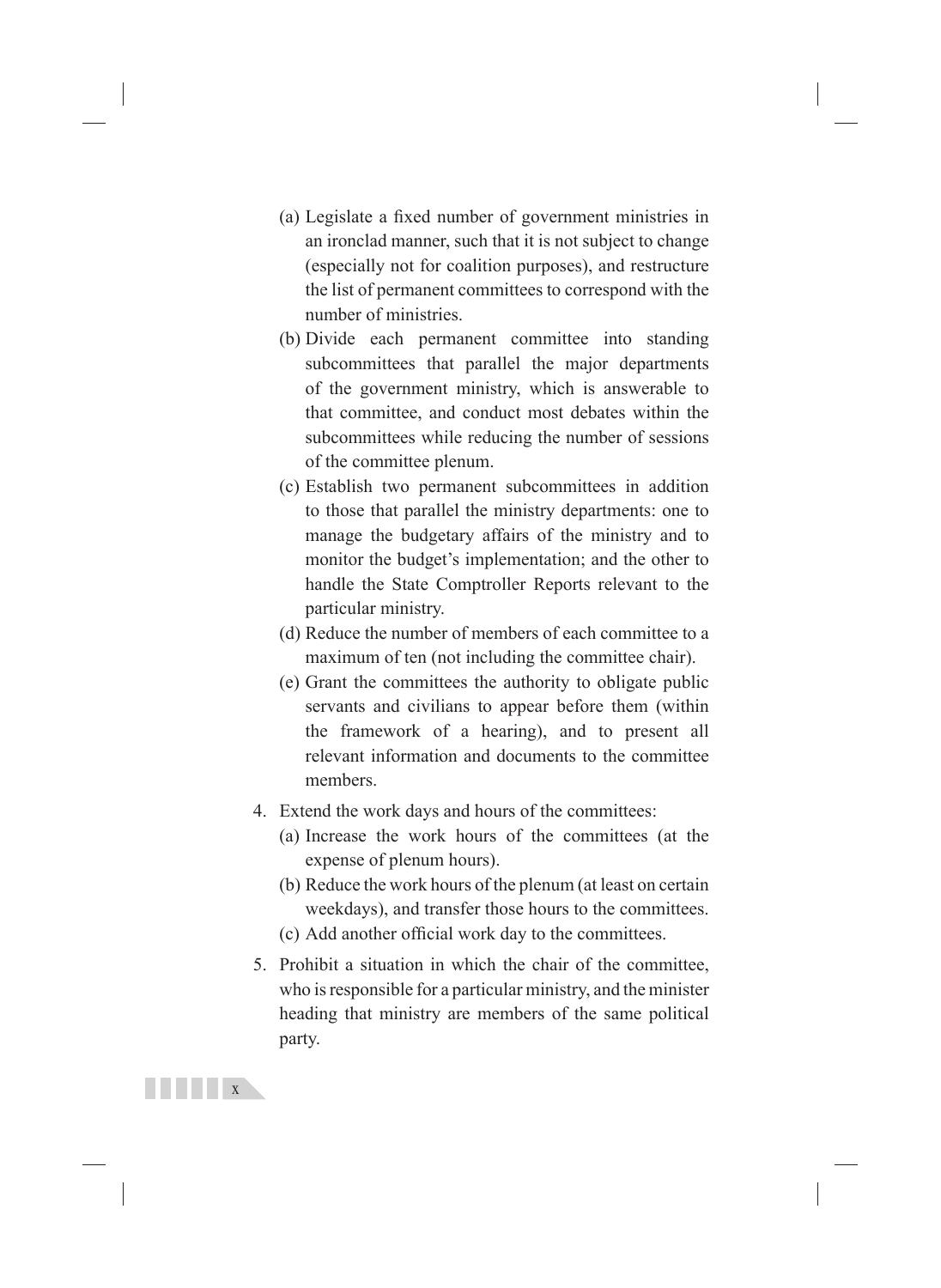- 6. Impose sanctions on Knesset members who are absent from committee debates:
	- (a) Withhold salary and payments from Knesset members (as stated in the Knesset Members' Immunity, Rights and Duties Law) for multiple, unjustified absences from sessions of committees of which they are members.
	- (b) Transfer this matter from the Knesset Ethics Committee to a public committee to be established for this purpose. Alternatively, we propose amending the Knesset Rules of Procedure to set a quota of permitted absences, and to develop a formula for calculating absences and deducting salary and payments from Knesset members whose absences exceed the permitted ceiling.
- 7. Limit lobbying activity:
	- (a) Severely restrict the presence of lobbyists in the Knesset, in general, and inside committee chambers, in particular.
	- (b) Require lobbyists to submit background material to the Knesset Research and Information Center, and bar them from presenting data directly to the committees.
- 8. Augment the professional support staff of the committees by significantly increasing committee budgets. This change will supplement two reforms that have already been implemented in the realm of advisory services, information and research, which have proven to be fairly successful (the assignment of legal advisors to the committees and the establishment of the Research and Information Center).
- 9. Enhance the utility of the Knesset Research and Information Center:
	- (a) Secure the Center's existence and independence in the Basic Law: The Knesset in order to prevent a situation whereby its status could be changed on the whim of a particular official.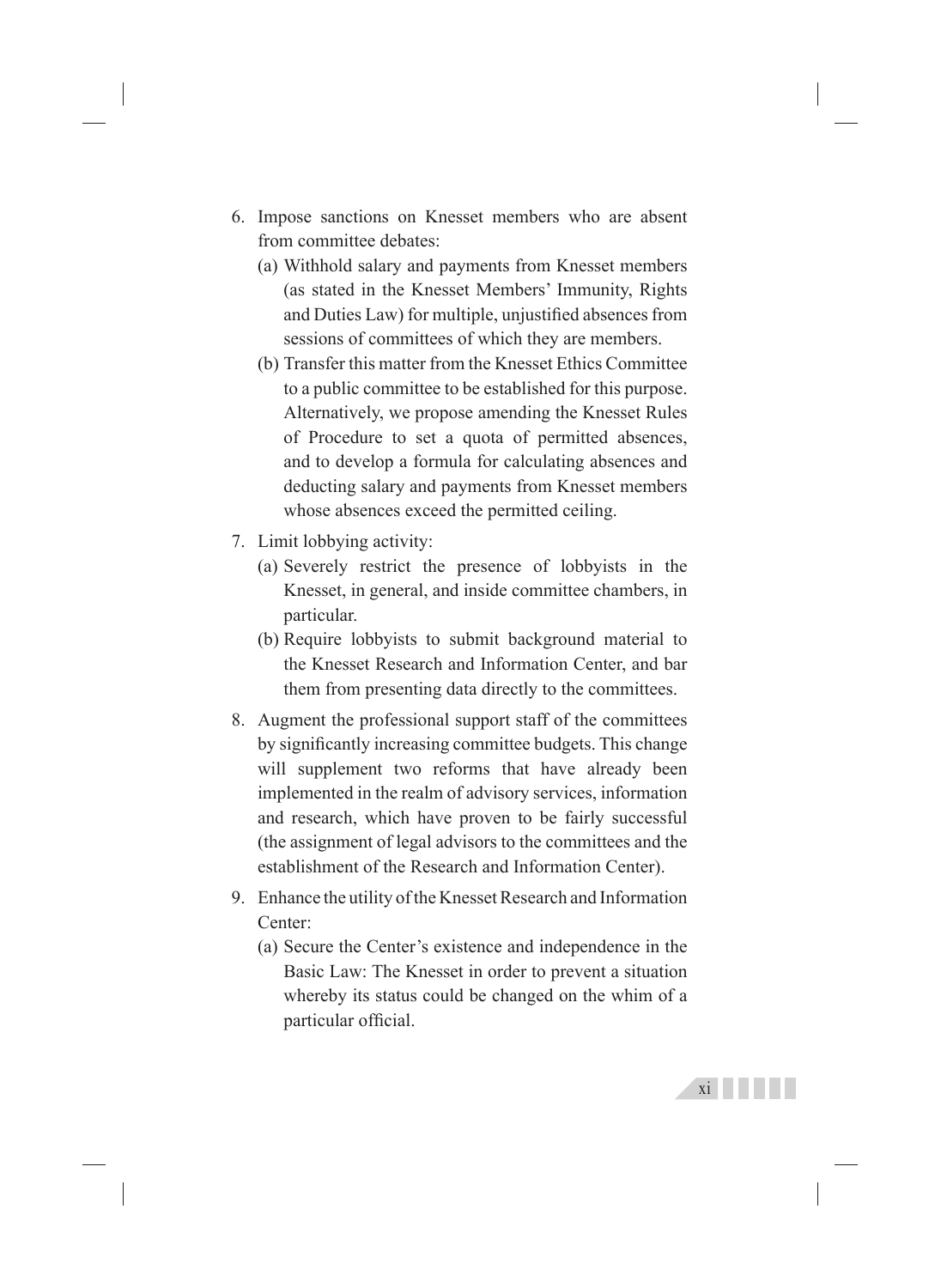- (b) Augment the budget of the Center and increase its staff.
- (c) Structure the Center so that it parallels the configuration of the committees (and ministries), as well as the subcommittees.
- 10. Address the lack of experience in the activities of the committees, and steer Knesset members with experience in specific areas to relevant committees:
	- (a) Revoke the 1996 amendment to the Knesset Members' Immunity, Rights and Duties Law, which prohibits Knesset members from engaging in any additional occupation (section 13a), and restore the status quo prior to the amendment.
	- (b) Substantially improve the preparation of new Knesset members for their positions (beyond the basic course of several hours that they currently receive) in order to increase their involvement in the work of the Knesset, and emphasize the role and the importance of oversight.
	- (c) Provide incentives to Knesset members who agree to serve on committees, whose sphere of activity coincides with their professional background, and extend their term of service on the committees in which they have amassed experience.
- 11. Distribute State Comptroller's reports for deliberation among the committees that are responsible for the subject matter in question, and convert the State Control Committee to a parent committee that will coordinate the conclusions of the committees, discuss general and procedural issues in the State Comptroller's reports, and submit its decisions and conclusions to the Knesset plenum.
- 12. Alter the Finance Committee's system of monitoring the implementation of the budget: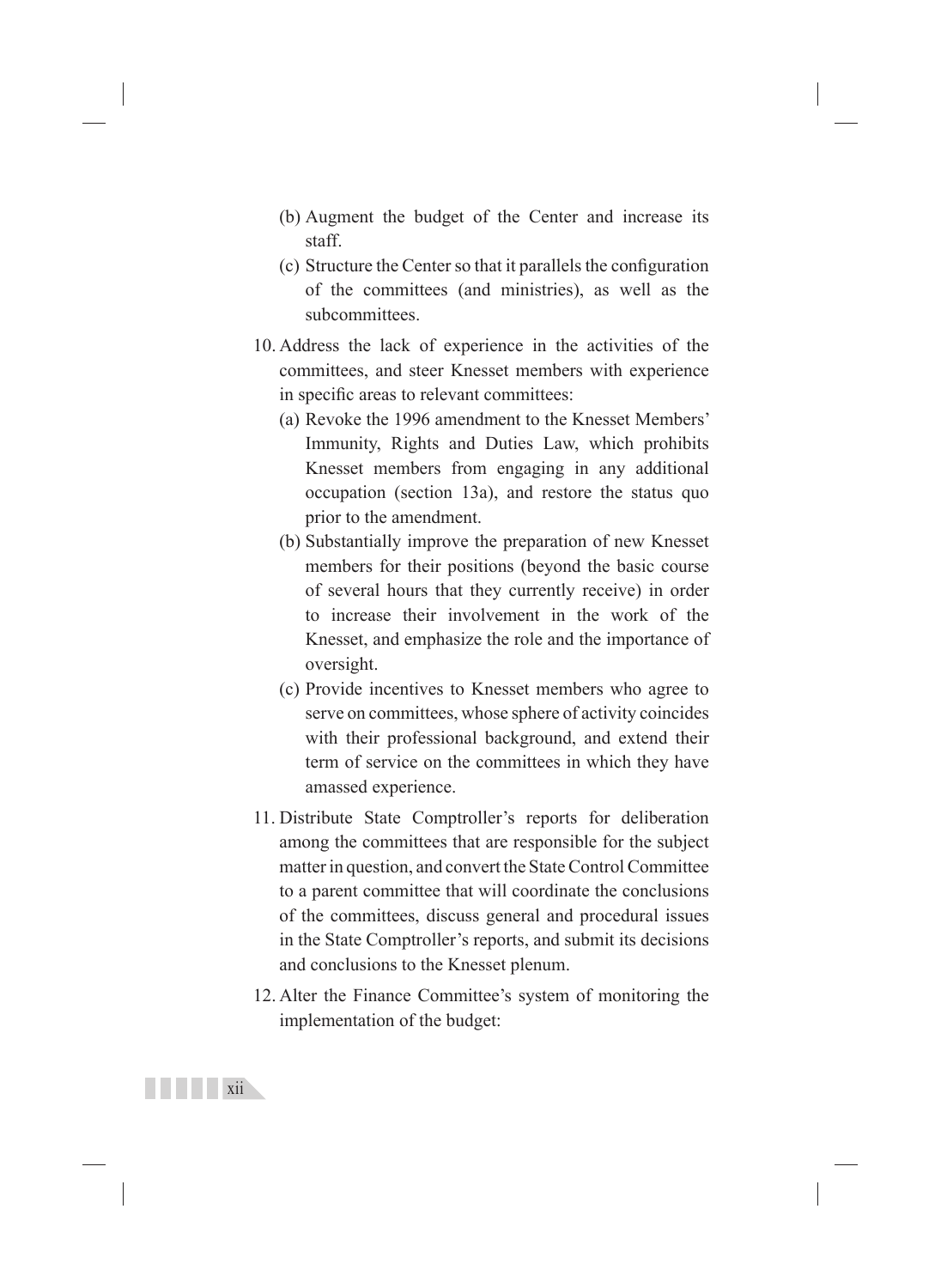- (a) Delegate the task of supervising the implementation of the budget to the committees that are responsible for the relevant subject matters. Specifically appointed subcommittees will be empowered to discuss both the requests for adjustments to the budgets concerning ministries under their jurisdiction, and the extent to which these budgets have been implemented.
- (b) Alternatively, if the Finance Committee retains responsibility for monitoring the implementation of the budget, the number of requests for adjustments that the Finance Ministry is permitted to submit to the committee must be significantly limited; the minimum sum of budgetary adjustments that require the approval of the committee must be raised; and a permanent subcommittee with the authority to deliberate and make decisions concerning budgetary changes must be established.
- (c) Require the Finance Committee to request a quarterly report from the Finance Minister on the implementation of the budget and the financing of the deficit, based on the principle that the Minister is obligated to submit a report to the parliament when asked to do so.
- 13. Redefine the institution of the parliamentary commission of inquiry:
	- (a) Specify the subjects that a parliamentary commission of inquiry is authorized to address, as well as its powers and functions.
	- (b) Grant quasi-binding status to the results of parliamentary commissions of inquiry (otherwise, there is a strong likelihood that their work will prove futile).
	- (c) Limit the number of parliamentary commissions of inquiry that the Knesset is authorized to establish each term so as not to overburden Knesset members with the workload of several concurrent committees.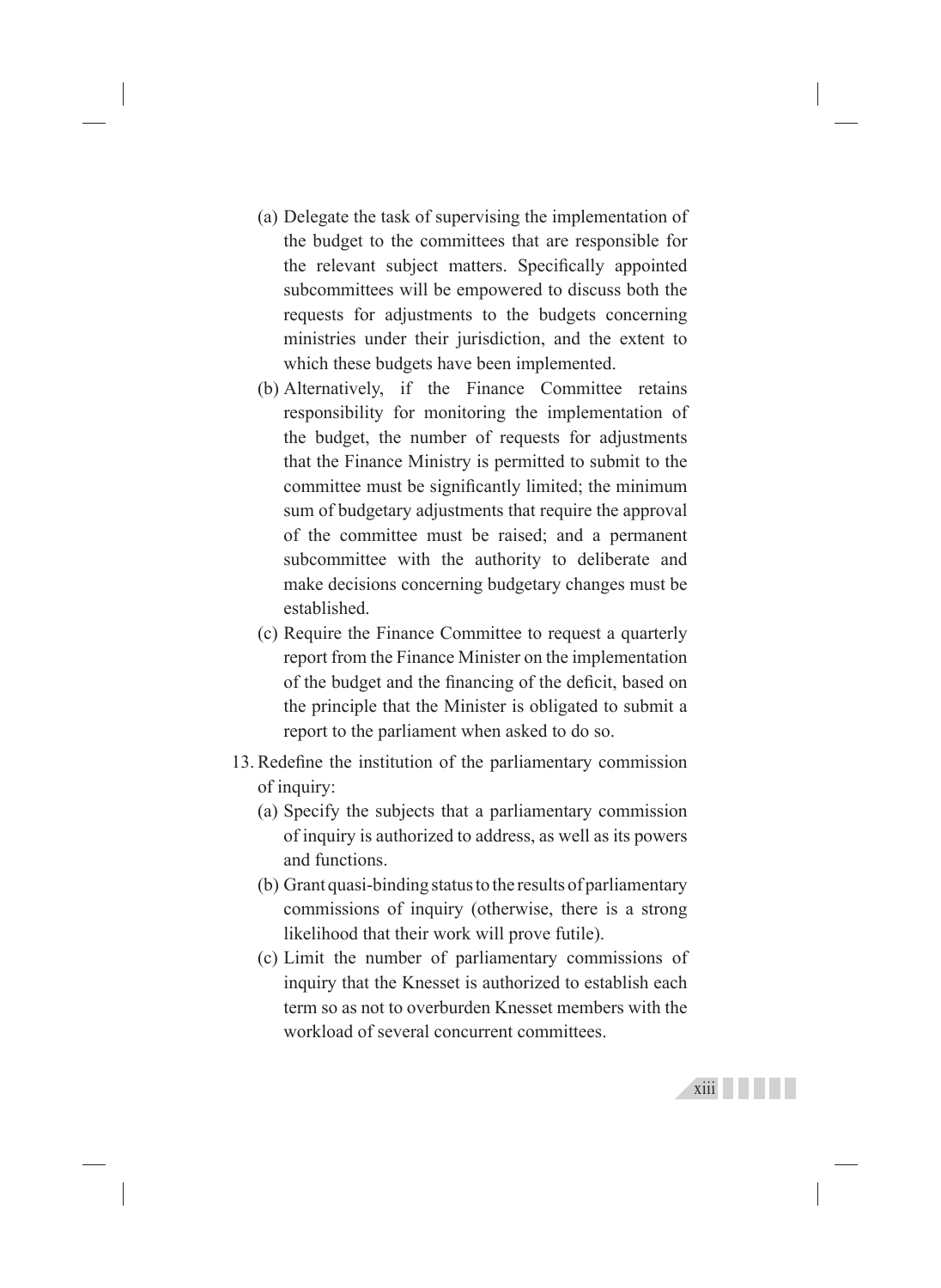- 14. Reform the institution of the parliamentary question:
	- (a) Evaluate the continued existence of this institution. In its present form, it steals precious time from all parties involved; moreover, it has been clearly demonstrated that its actual value as an oversight mechanism is negligible.
	- (b) Significantly reduce the quota of parliamentary questions (of various types) permitted to each Knesset member, and address these questions during the weekly question hour, which was recently revamped to make it more efficient and productive.
	- (c) Set a much shorter time frame than the current norm two weeks at most – to answer the remaining parliamentary questions (whose number will be greatly reduced) in order to ensure that they are kept as relevant and current as possible.
	- (d) Grant all participants in the debate, and not only the person who posed the parliamentary question, the right to an additional question in order to make the debate lively and interesting.

#### **Third Level: Recommendations Concerning Legislative and Procedural Changes**

- 1. Research-based recommendations
	- (a) Improve the quality of the committees' conclusions by instituting clear criteria for their wording so as to ensure that their phraseology does not facilitate the disregard of the executive branch.
	- (b) Grant the committees' conclusions binding legal status, which will obligate the ministers to report the steps that they took to implement them, and will allow the imposition of sanctions against the ministers for nonimplementation.